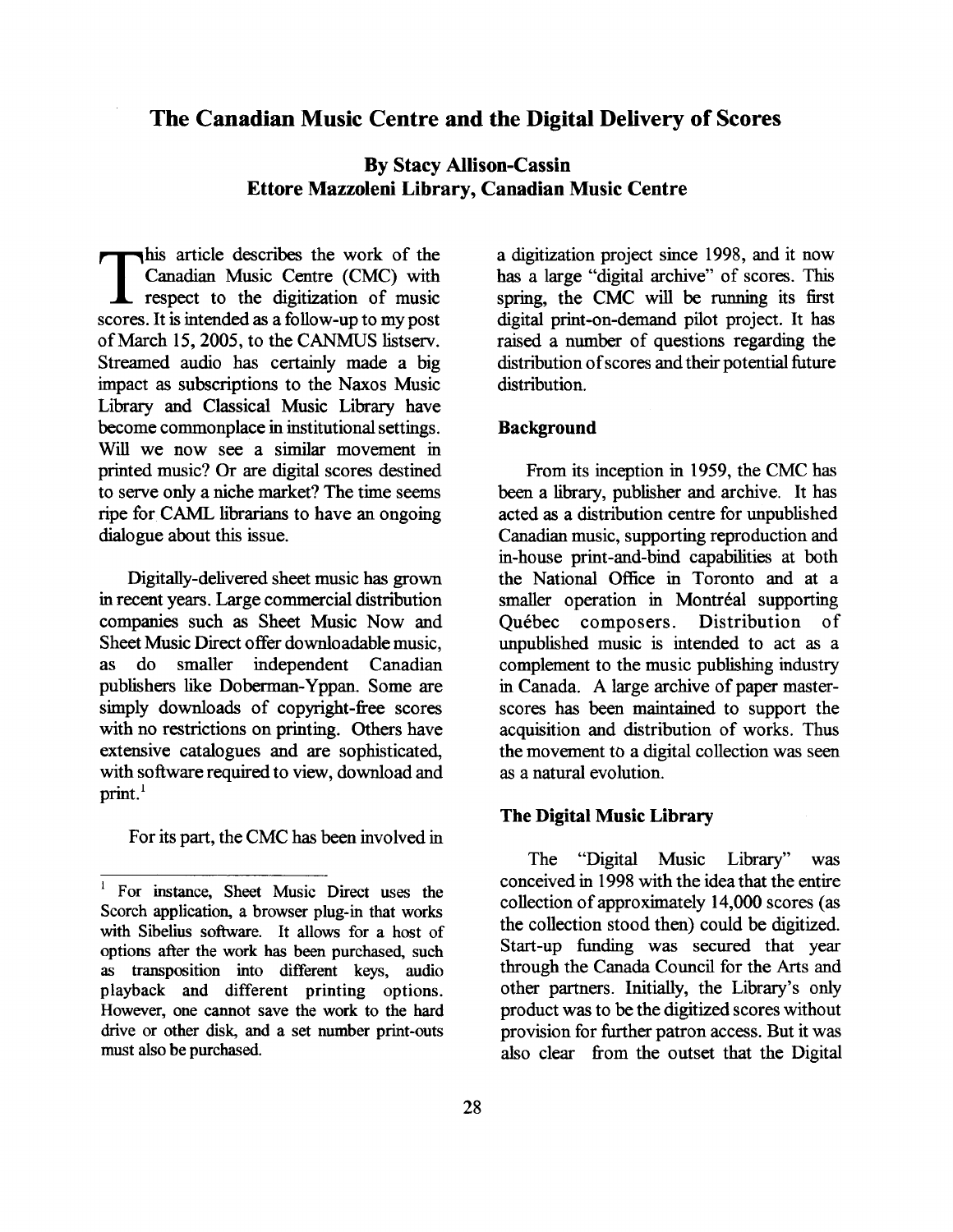Music Library would aid the CMC in the promotion as well as the eventual distribution of works electronically.

Scanning of scores began in a test phase that year and was formally launched in 2000. The CMC partnered with Xerox to test a beta version of a printer-scanner. The CMC now uses two printer-scanners: a Xerox 255ST and a Sharp **AR-M450U.** Images are first scanned and saved in Tagged Image File Format (TIFF), and are then imported into PaperPort software where the images are edited, assembled and cleaned. Digitized images are then saved in Adobe Acrobat PDF.

At first it was decided to move alphabetically through the master archive, so scanning began with the works of Murray Adaskin. Any requested works were also scanned at the time of the request and new acquisitions were scanned at the time of receipt. Three full-time scanners were employed to work on the project, complemented by the workshop staff that were already present. In addition, since many composers had begun using notation software such **as** Finale or Sibelius, they were encouraged to submit their scores in digital format, making scanning of a paper copy unnecessary.

Additional funding of projects from the Canadian Culture Online Program of Canadian Heritage in 2002-03 and 2003-04 provided further enhancements. The CMC received funding in 2002-03 to create the CMC Digital Music Library On-Line, which allowed for the creation of a new Web site and online library catalogue, **as** well **as**  continuing the work on scanning. The new site also included enhanced information such **as** composer biographies, and score and audio samples. A new online learning tool, Sound Progression, was also developed.

**A** second project, "Emerging Composers," was funded in 2003-04 that featured composers under age forty. Over 150 scores were digitized, and score and audio samples were added as well. The project also allowed for the creation of Sound Adventure, an online learning tool for children.

Although there are no longer any special projects, the CMC continues to digitize the collection, for which there is one full-time scanner and an acquisitions coordinator to assist with scanning and the coordination of electronic submissions.

## **Challenges**

From the beginning, it was quickly realized that progress was going to be much slower than expected. **As** a result, it was decided that priority would be given to new acquisitions and requested scores, while alphabetical scanning of the archive would be done at other times.

Scanning was (and is) difficult for a myriad of reasons, nearly all of them stemming from the nature of the original scores. Many of them are in unusual sizes. In the past, scores could be printed and reproduced in almost any size, and many were produced in large formats. However, the workshop scanners can only handle scores up to 11 by 17-inch in size; anything larger cannot be scanned at this time. Older masterscores are commonly transparencies, a vestige of the older reproduction systems, and in these cases a paper manuscript must be found and reproduced. There are also originals that are pencil manuscripts, or that have small margins or taped-on additions. These scores must be prepared before scanning; a photocopy is usually made to ensure a clean copy. If the master-score is not available, a scan must be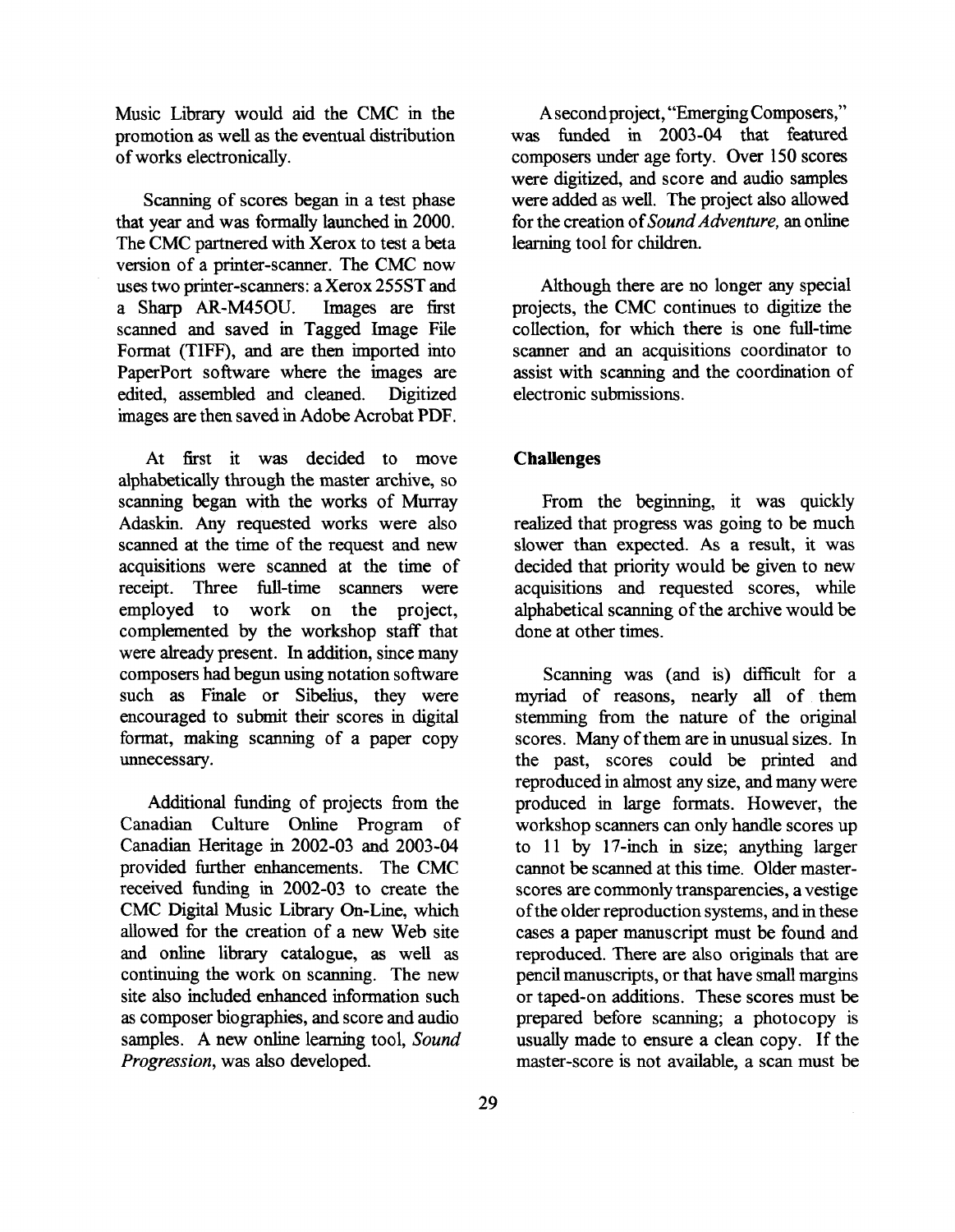made fiom the bound circulating library score, which takes further time.

Recently, for example, over seven weeks of stafftime was spent preparing the score and parts of Harry Somers' opera, **Louis** *Riel,* for a McGill University production in January 2005. No masters of the parts could be found and the only parts available were from the performance collection of the Canadian Opera Company. These parts were heavily marked and the scanning technician had to spend a great deal of time "cleaning" all the markings. Some works, such as a piano score, can be done relatively quickly, while large orchestral works with a complete set of parts can take much longer. The CMC staff members are experts in the scanning process and most works are done with speed and ease.

Electronic submissions have greatly aided in the expansion of the digital archive. Composers submit their works via e-mail, an online form, or on CD-R. Works are now only accepted in Adobe Acrobat PDF. It was proving too difficult and expensive to carry all the different kinds of notation software in all the versions being used by composers. The number of electronic submissions is steadily increasing. There are currently close to 5,000 scanned archives in the digital archive.

Almost all works in the CMC collection are still covered by copyright. This adds an additional control element that most other music-scanning projects have not had to consider, since they have chosen mostly scores and sheet music in the public domain. CMC composers, however, must receive royalty payments for the use of their scores. One solution has been to offer only brief excerpts fiom the scores. The samples are then attached to the bibliographic records in the library catalogue. Although helpful, their

utility is obviously limited when it comes to study.

#### **Future Possibilities**

Now that the digital world has stabilized to some extent, we are looking towards the future. Our most recent initiative is a pilot project to provide electronic delivery of scores to our Vancouver branch beginning this spring. The BC Regional office has purchased print-and-bind equipment in order to handle the various sizes of scores and a special computer is being set-up at the office to handle the required software. Digital rights management (DRM) software is being employed to control output.

It was challenging to find DRM software suitable for a project of this size. It was decided recently to use the Web-based application of the vendor, SignetX. This product helps with the control and tracking of a document, but doesn't restrict the number of printouts. It is offered on a monthly subscription basis and is relatively easy to setup and use. However, while it is sufficient for internal use, it is not suitable for wider distribution. It is likely that another DRM solution will have to be found before digital score delivery can be publicly offered, perhaps by late 2005.

Another possibility is to provide subscription access to "read only" scores. Subscribers would have access to the full scores, but would not be permitted to print. These materials could be made available through the CMC Web site and therefore the burden of storage and maintenance would not be on individual libraries. The read-only versions could be used for study or perusal purposes. If in-depth study is required or a decision is made to perform a work, it could